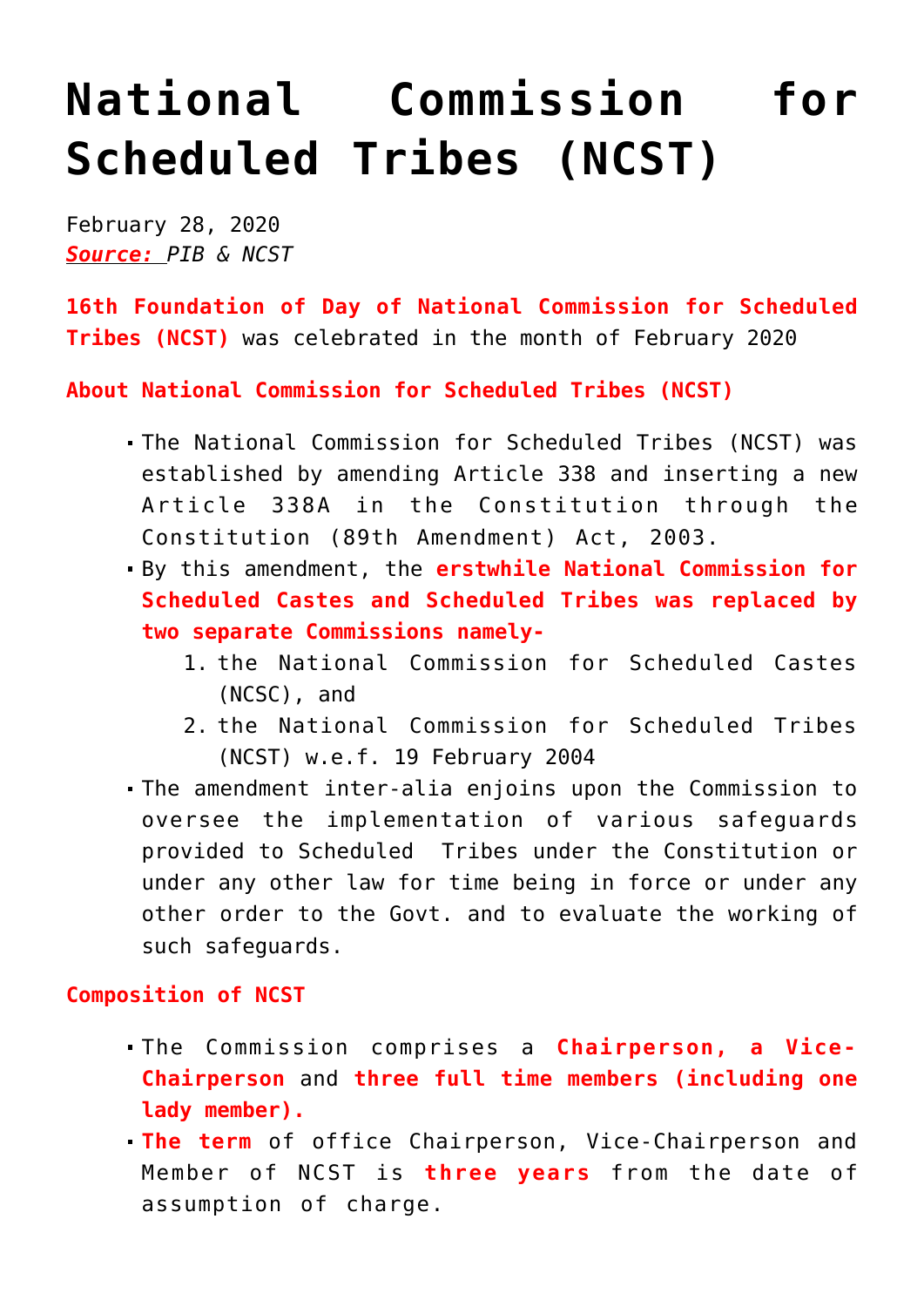- **The Chairperson has been given the rank of Union Cabinet Minister**
- The Vice-Chairperson has the rank of a Minister of State and other Members have the rank of a Secretary to the Government of India.

## **Functions of NCST**

Constitution of India under **Clause (5) of Article 338A** has assigned the following duties and functions to the Commission:

- **To investigate and monitor** all matters relating to the safeguards provided for the Schedule Tribes under the Constitution or under any other law for the time being in force or under any order of the Government and to evaluate the working of such safeguards.
- **To inquire into specific complaints** with respect to the deprivation of rights and safeguards of the Scheduled Tribes
- **To participate and advice in the planning process of socio-economic development** of the Scheduled Tribes and to evaluate the progress of their development under the Union and any State.
- To **present to the President, annually** and at such other times as the Commission may deem fit, **report upon the working of those safeguards.**
- To make in such **reports, recommendations** as to the measures that should be taken by the Union or any State for effective implementation of those safeguards and other measures for the protection, welfare and socioeconomic development of the Scheduled Tribes.
- To discharge such other functions in relation to the protection, welfare and development and advancement of the Scheduled Tribes as the President may subject to the provisions of any law made by Parliament by rule specify.